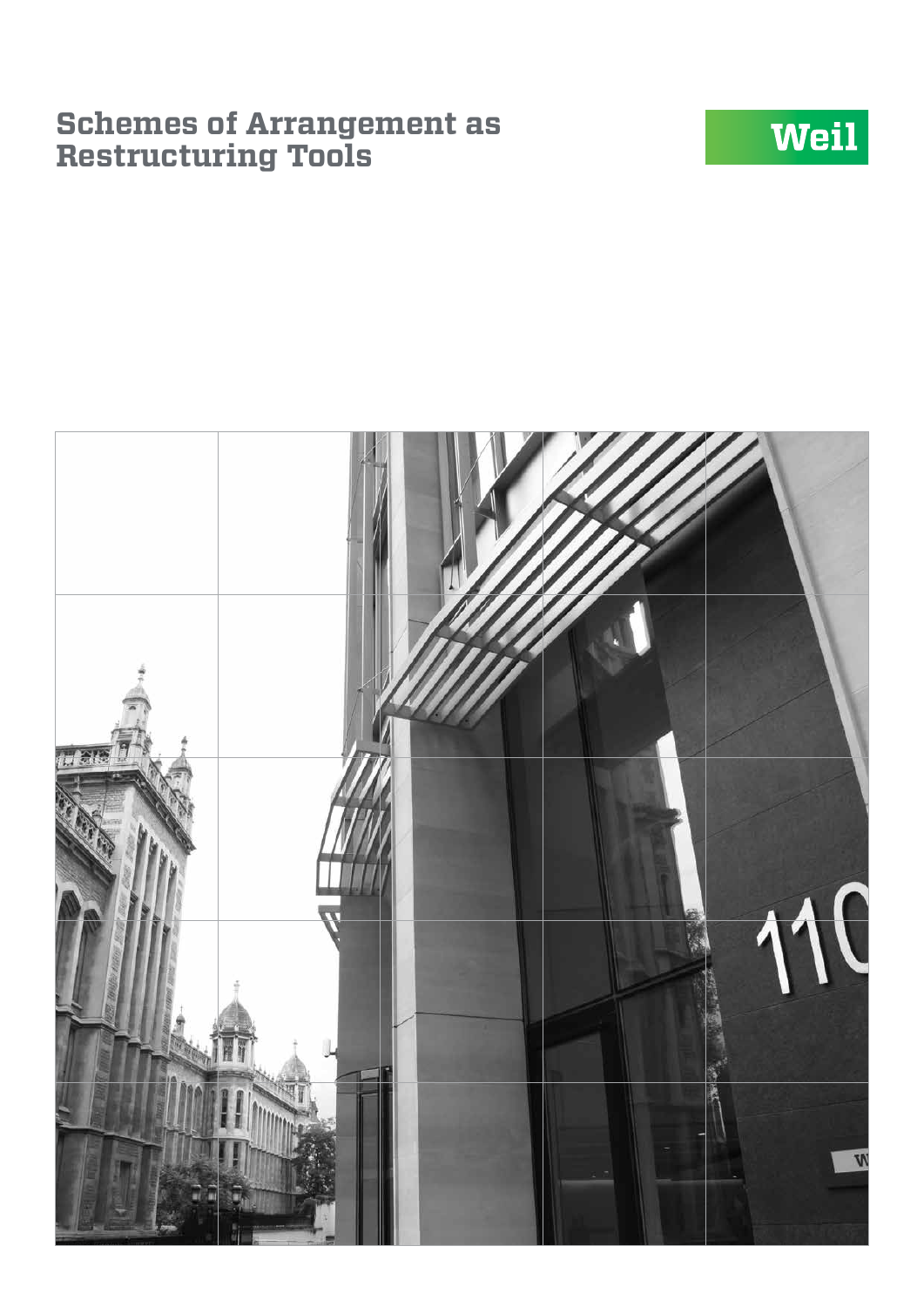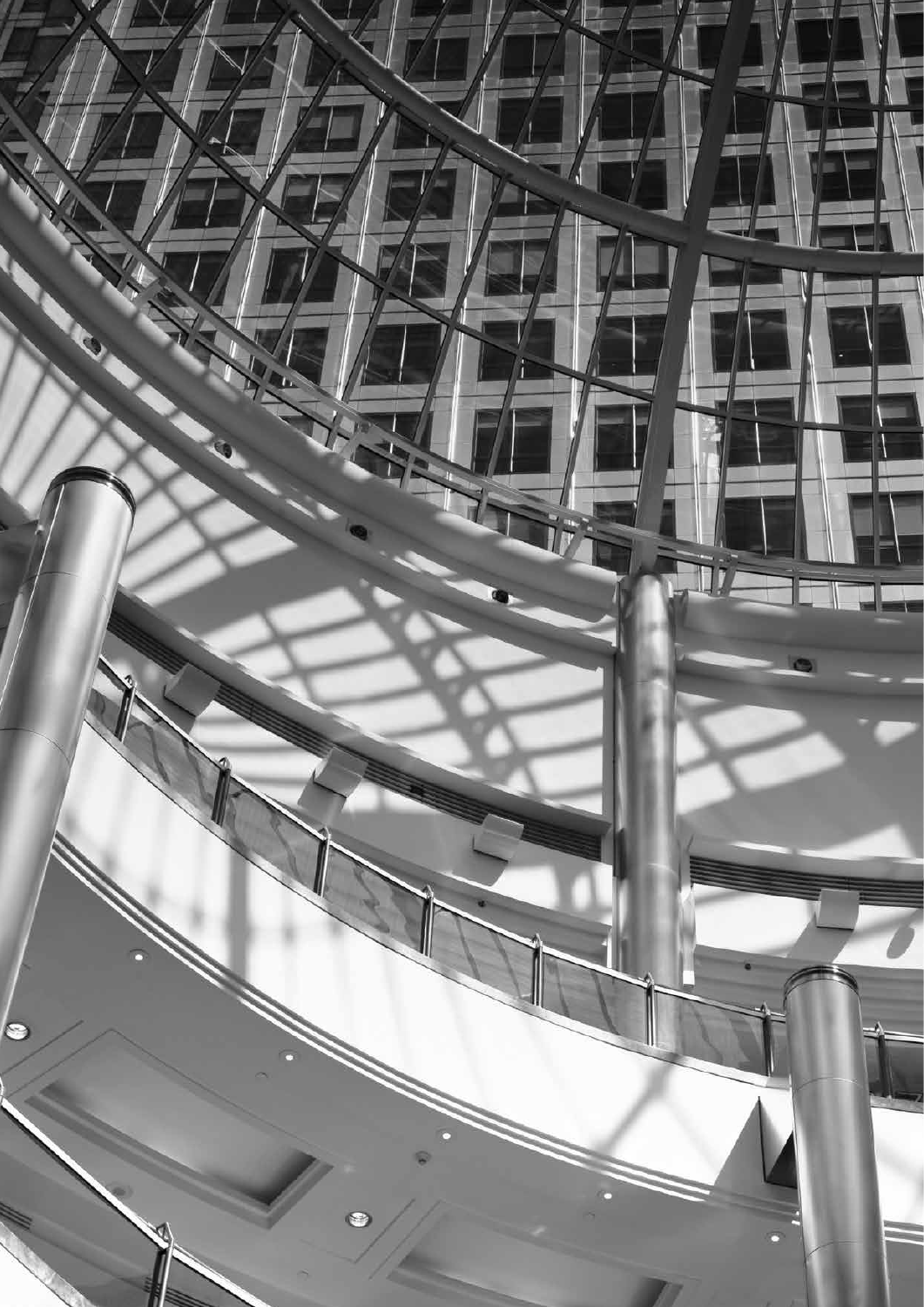Since the start of the current credit crunch there has been a huge increase in the use of schemes as a restructuring tool. In most cases a scheme will be the fall-back strategy for use in cases where consensual changes to creditors' and/ or shareholders' rights under finance documents cannot be negotiated. Often the need for a scheme will fall away, but the prospect of a scheme will have helped deliver the consensus. So as well as those schemes that see their way through to implementation, there are many draft schemes in the marketplace. The purpose of this client note is to provide an overview of the use of schemes as a creditor restructuring tool and to highlight some of the key practice points.

#### **Timeline**



#### **1 What is a scheme?**

A scheme of arrangement is a very flexible and long-established Companies Act procedure which can be used to vary the rights of some or all of a company's creditors and/or shareholders. As long as a scheme receives the support of the statutory majorities of each class of creditor and/or shareholder whose rights are affected by it, and the court sanctions it, the scheme will be binding on all creditors and/or shareholders, including those within each class voting against the scheme. These characteristics make schemes a very useful strategic device in a wide range of circumstances including takeovers and mergers.

#### **2 Who can use a scheme?**

Schemes need to be implemented in accordance with the Companies Act 2006 and involve two court applications. Scheme applications are usually initiated by the company which is proposed to be schemed. If the company is in administration, the scheme application process will be initiated by the administrators. Where a planned restructuring involves varying rights of creditors and/or shareholders across a group of companies, parallel and inter-related schemes will sometimes be launched and dealt with together at consolidated court hearings. In limited circumstances a scheme may include provisions which release or alter related rights of creditors against third parties (for example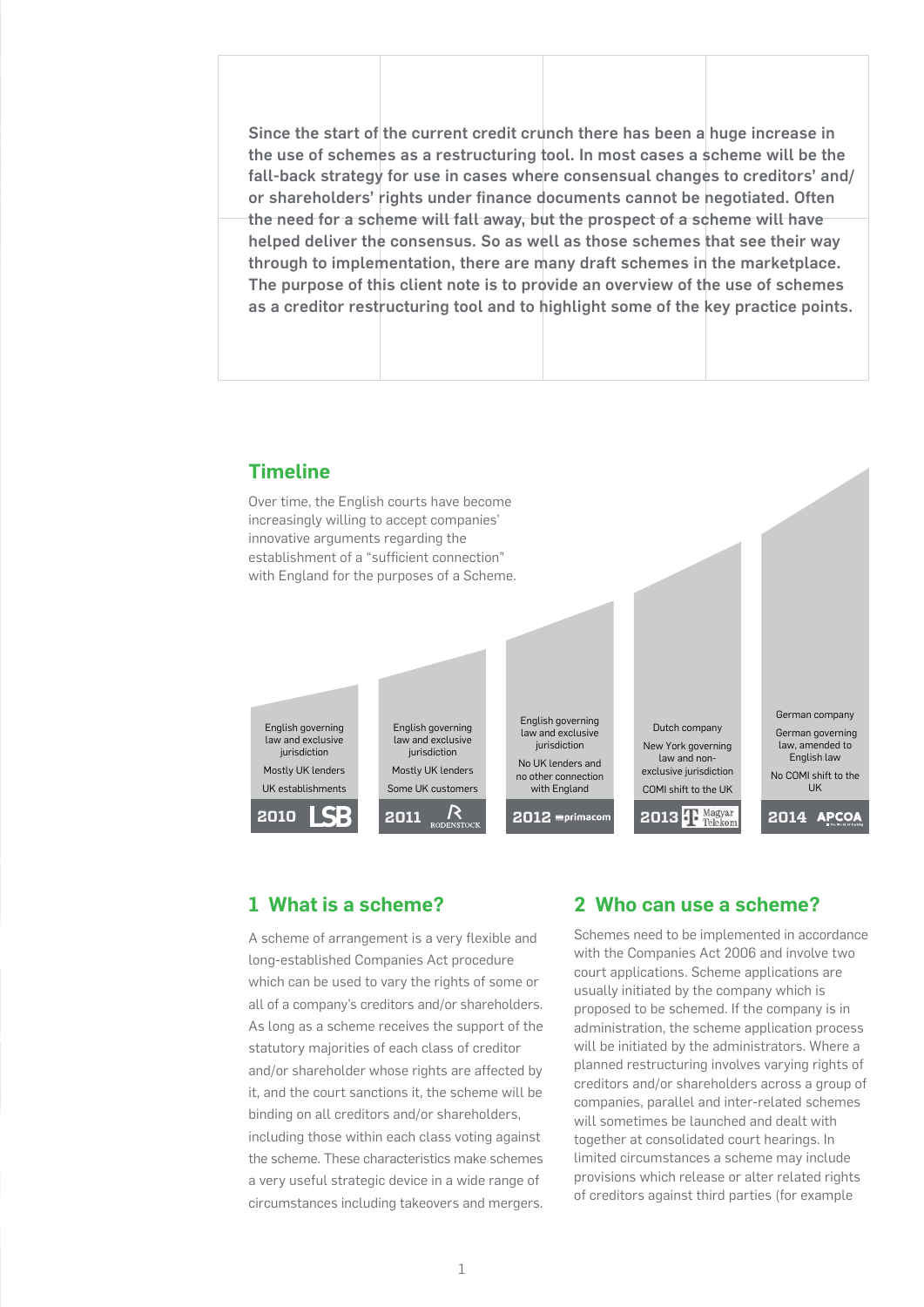# **"**

**Schemes can be used as a device to permit new liquidity (potentially at a super-priority level) to be injected into a company either by existing sponsors or by third-party funders and on terms which differ from the existing finance and inter-creditor documentation.**

**Generally, in the LBO context, implementing a restructuring through a scheme will be the Plan B strategy, or fall-back plan for use where consensus cannot be achieved and it is not unusual for schemes to be drafted in tandem with the suite of consensual documentation.**





guarantors) which are not themselves party to the scheme. This is possible even if the release is in relation to a non-English debt obligation.

Creditors and shareholders are also permitted to initiate scheme applications. In practice, however, scheme applications are usually made by the company, although the driving force behind a scheme strategy as a conduit to a restructuring and the core focus of negotiations concerning the terms of a scheme will come from the creditor or shareholder/sponsor constituencies. The dominant driver of the creditor negotiations will usually be the creditor(s) who hold security and/or enjoy a

### **Key developments**

Foreign companies can have a "sufficient connection" without a UK COMI

#### La Seda de Barcelona (2010)

- Spanish company with English law facility documents with the exclusive jurisdiction of the courts of England
- Sought to restructure its €600m syndicated debt obligations through a debt-for-equity swap, a refinancing including a new PIK facility, an equity injection and a guarantee release

#### English courts sanctioned the Scheme, considering:

- The facility documents were governed by English law and subject to an English law jurisdiction clause, so the lenders (many of which were UK based) had already submitted to the jurisdiction of the English courts. LSB had subsidiaries, a branch office and an employee based in the UK
- The Insolvency Regulation did not apply, as the scheme was not an insolvency proceeding (following Re DAP Holding), and there were strong arguments that the scheme would be recognised by the Spanish courts
- In relation to the release of a quarantee provided to scheme creditors by a group company ("Artenius") that was not party to the Scheme:
	- The release was of benefit to the scheme creditors as it improved the overall financial condition of LSB; and
	- The scheme creditors' claims against Artenius were (i) in respect of the same losses as their claims against LSB, (ii) personal not proprietary, and (iii) if exercised, would lead to a payment by Artenius that would have resulted in a reduction of the same creditors' claims against LSB.

priority in repayment on an enforcement at the point at which the value of the business breaks (known as the fulcrum). That said, the question of the value of a business will invariably be a contentious point between the various stakeholders in a restructuring and the value of the business is in any event likely to move during the course of restructuring negotiations as the business continues its operations. At the fulcrum point creditors who are able to command the majorities to vote through a scheme have the key control of a restructuring. The flip side to this is that creditors able to control the minority vote capable of blocking a scheme vote are also in a very strong position in restructuring negotiations. Other stakeholders, for example those in a position to inject new monies, are also likely to command strong negotiating positions.

#### **3 When can schemes be used?**

Schemes can be used in a wide range of contexts and can extend to cover any agreement which the court is satisfied will amount to a 'compromise' or an 'arrangement' between a company and its creditors and/or shareholders or some class(es) of its creditors or shareholders. The statutory terms 'compromise' and 'arrangement' are interpreted broadly by the courts, and new contexts for the use of schemes are continuing to be developed. A scheme will need to provide some beneficial outcome involving give and take between the parties, or in limited circumstances, closely connected third parties.

Schemes are derived from corporate rather than insolvency legislation and are not classified as insolvency procedures. They are available to solvent and insolvent companies alike, and, unlike various forms of insolvency procedure (for example, administration), there is no baseline threshold of financial distress before a scheme can be used. This means that a restructuring can be progressed before the company has reached a point of no return in terms of its financial difficulties. Schemes also permit existing management to remain in control of the company (unlike formal insolvency procedures which involve the appointment of an insolvency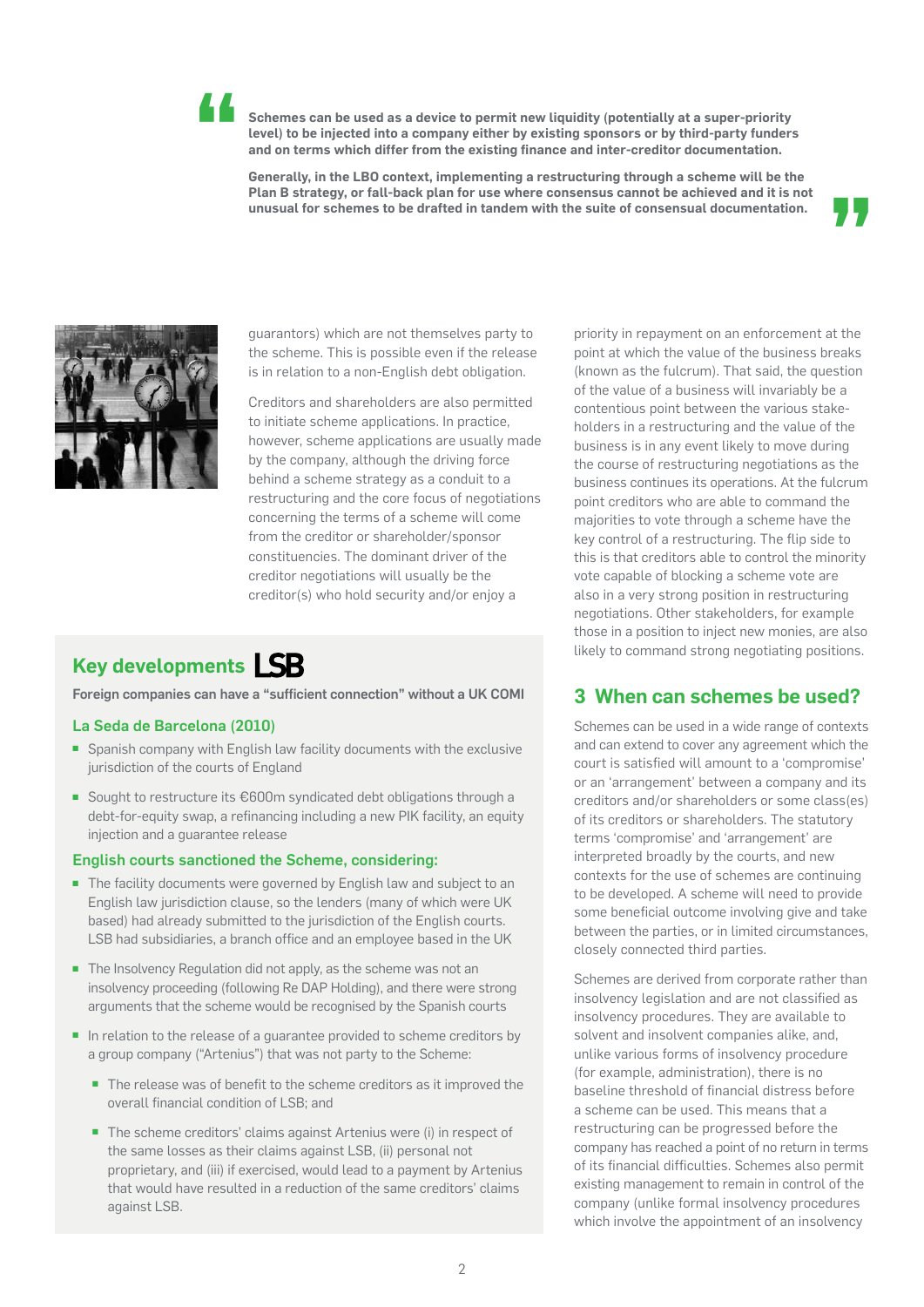**Junior creditors below the line at which value breaks are unable to vote on the scheme provided that their legal rights are not varied under it. The claims of the junior creditors remain against the schemed company, now a company with little or no value. The junior creditors will nevertheless have standing to challenge the fairness of the scheme at the**  creditors will nevertheless have standing to challenge the fairness of the scheme at the sanction stage.



office holder, who then takes control of the company). In some cases a chief restructuring officer (CRO) is appointed to oversee the restructuring negotiations.

#### **4 What types of schemes can be used?**

Schemes are increasingly being used in the restructuring arena as a way to reduce a company's debt burden and in some cases to

### **Key developments R**<sub>RODENSTOCK</sub>

Expert evidence is used to satisfy courts on recognition of scheme

#### Rodenstock (2011)

- German company with English law facility documents with the exclusive jurisdiction of the courts of England
- Sought to restructure senior syndicated debt to allow additional funds to be advanced to the company in priority to the debt under the existing facility

#### English courts sanctioned the Scheme, considering:

- There was just one facility agreement that bound all scheme creditors into a single legal structure
- Although Rodenstock had limited UK connections, the facility documents were governed by English law and subject to an English law jurisdiction clause. Most of the lenders were UK based. However, it did not follow that the lenders had intended to submit themselves to the jurisdiction of the English courts
- German law had no comparable process
- The Insolvency Regulation and the Judgments Regulation were not intended to limit the court's jurisdiction in respect of solvent schemes and Rodenstock was not in insolvency proceedings
- Rodenstock could be distinguished from Equitable Life as it involved English law (rather than German law) obligations. The court received expert evidence that the scheme would be recognised in Germany because a German court would, under the Rome Convention, apply English law to decide whether the lenders' rights were effectively varied by the scheme
- The scheme had been negotiated at length and reasonably practicable alternatives had been analysed and presented in detail to the lenders

exchange debt for equity. Schemes are sometimes structured as secured debt transfer schemes in which the scheme is combined with a contractual transfer of the scheme company's assets (by the security agent) to a new secured- creditor-owned company, to effect a senior enforcement. The transfer of assets is often implemented by either an administrator or by a receiver acting as agent of the scheme company. This should provide the scheme company directors with an element of comfort as to the valuation of the assets transferred. The consideration for the sale will typically comprise a write-off of the debt (or a substantial part of it) so that secured creditors will not be required to pay cash consideration. The remaining liabilities are left behind in the scheme company. Junior creditors below the line at which value breaks are unable to vote on the scheme provided that their legal rights are not varied under it. The claims of the junior creditors remain against the schemed company, now a company with little or no value. The junior creditors will nevertheless have standing to challenge the fairness of the scheme at the sanction stage. A secured creditor transfer scheme is only likely to be a potential option if the terms of the intercreditor agreement include release provisions which can be imposed on the junior creditors enabling the assets to be transferred free of security. If it is not possible for secured creditors to reach agreement consensually, in accordance with whatever threshold majorities are required under the finance documents, then a scheme may provide a solution.

In cases where junior creditors' rights are proposed to be varied, for example in a case where their debt or some part of it is to be converted into equity, the junior creditors will be entitled to vote on the scheme and the court may well decide, depending on the precise facts, that they should form a separate class. This effectively improves the negotiating position of the junior creditors.

Schemes have also recently been used to effect an amendment and extension of finance facilities (without necessarily also involving more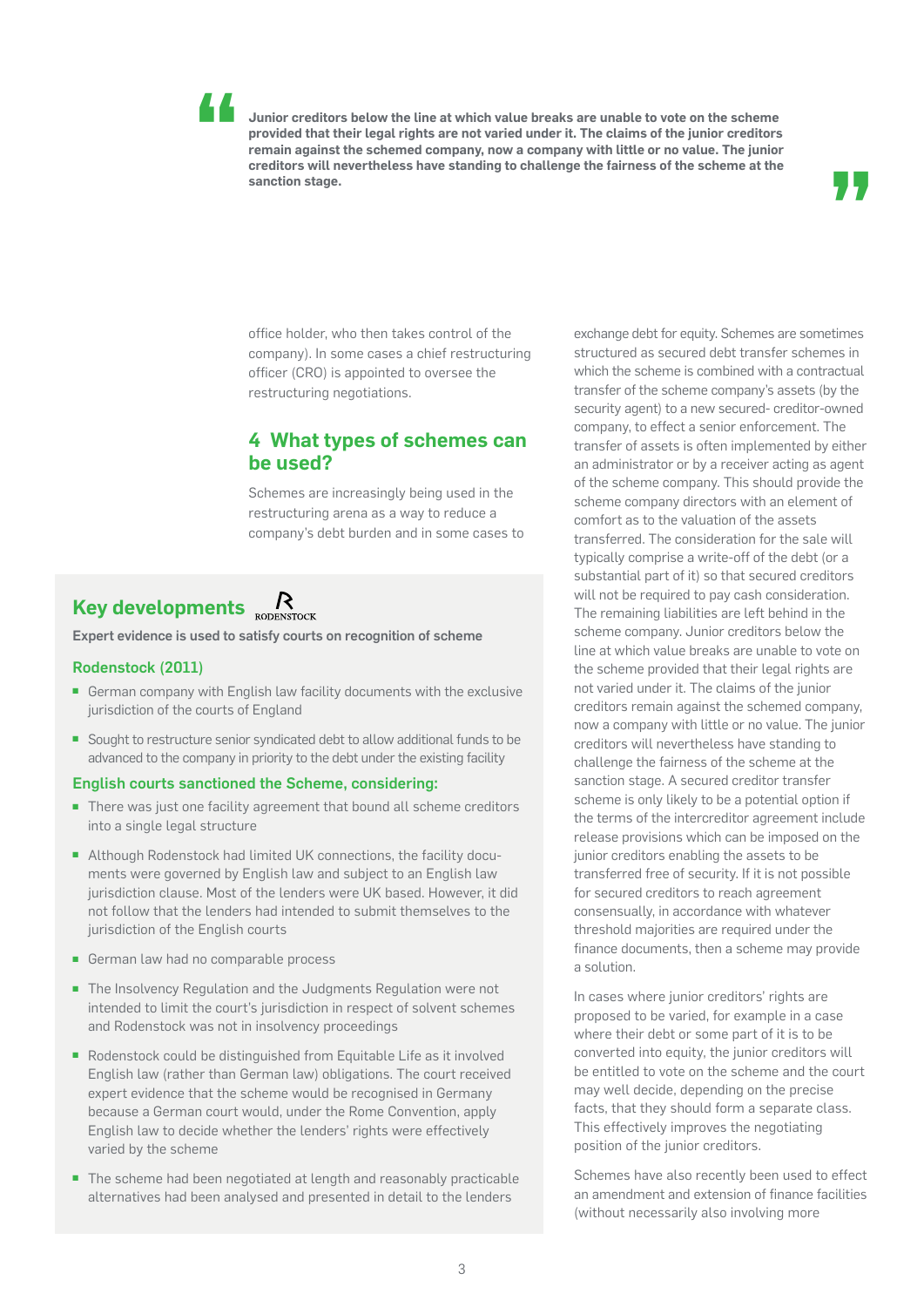**... an amendment and extension that would otherwise require unanimous lender consent under foreign law finance documents can be effected by way of scheme of arrangement following amendment of the governing law clause to English law – a process requiring only majority lender consent. "**



fundamental financial restructuring) where this could not be achieved consensually. Further, an amendment and extension that would otherwise require unanimous lender consent under foreign law finance documents can be effected by way of scheme of arrangement following amendment of the governing law clause to English law – a process requiring only majority lender consent. We expect to see this trend continuing, not least as certain creditors, for example holders of collateralised loan obligations, may be restricted under the terms of the relevant investment management agreements from agreeing to extend out the term of a given facility, unless this is ordered by the court. Schemes can be used as a device to permit new liquidity (potentially at a super-priority level) to be injected into a company either by

## **Key developments**

English intercreditor agreement used to establish jurisdiction over foreign creditors

#### Primacom (2012)

- German company with English law facility documents with the exclusive jurisdiction of the courts of England, but no UK based creditors
- Sought to modify the terms of the existing lending arrangements, including through the provision of new finance by the existing lenders

#### English courts sanctioned the Scheme, considering:

- The court should look at the common rights, not the interests, of creditors when deciding whether they could vote in the same class
- The governing law of all the company's scheme debts was English law and, importantly, the intercreditor agreement was also governed by English law
- German law should recognise an English arrangement as being both necessary and proper to compromise English law debts
- Article 2 of the Judgments Regulation could be disapplied as (i) the scheme creditors had contracted out of it by means of the exclusive jurisdiction clauses in each of the original lending documents, which gave the English courts jurisdiction; and/or (ii) the majority of scheme creditors had submitted to the English court's jurisdiction by appearing before it

existing sponsors or by third-party funders and on terms which differ from the existing finance and inter-creditor documentation.

Generally, implementing a restructuring through a scheme will be the Plan B strategy, or fall-back plan, for use where consensus cannot be achieved, and it is not unusual for schemes to be drafted in tandem with the suite of consensual documentation.

#### **5 What are the voting requirements?**

The statutory voting majorities necessary for scheme implementation are calculated by reference to those creditors and/or shareholders in each class exercising their voting rights in relation to the scheme. These majorities can have much lower thresholds than those provided for in the relevant finance documents (which in some circumstances may contemplate unanimity or calculation by reference to lender commitments, irrespective of whether a lender votes).

Companies Act provisions require a scheme to be approved by:

- a. a majority in number (i.e., headcount) of each class of creditor and/or shareholder voting in person or by proxy at whatever separate class meetings which the court has ordered must be convened; and
- b. 75% in value of the creditors and/or shareholders of each class voting in person or by proxy at each meeting.

If those statutory majorities are obtained, a court application must be made to sanction the scheme. The scheme becomes binding on all creditors/shareholders whose rights are dealt with under the terms of the scheme if and when the court sanction order is delivered to Companies House for registration. The effective date of the restructuring may be a different, later date (as provided for within the scheme terms) and typically corresponds with the date when the finance documents required to implement the restructuring have been completed and any conditions precedent have been satisfied.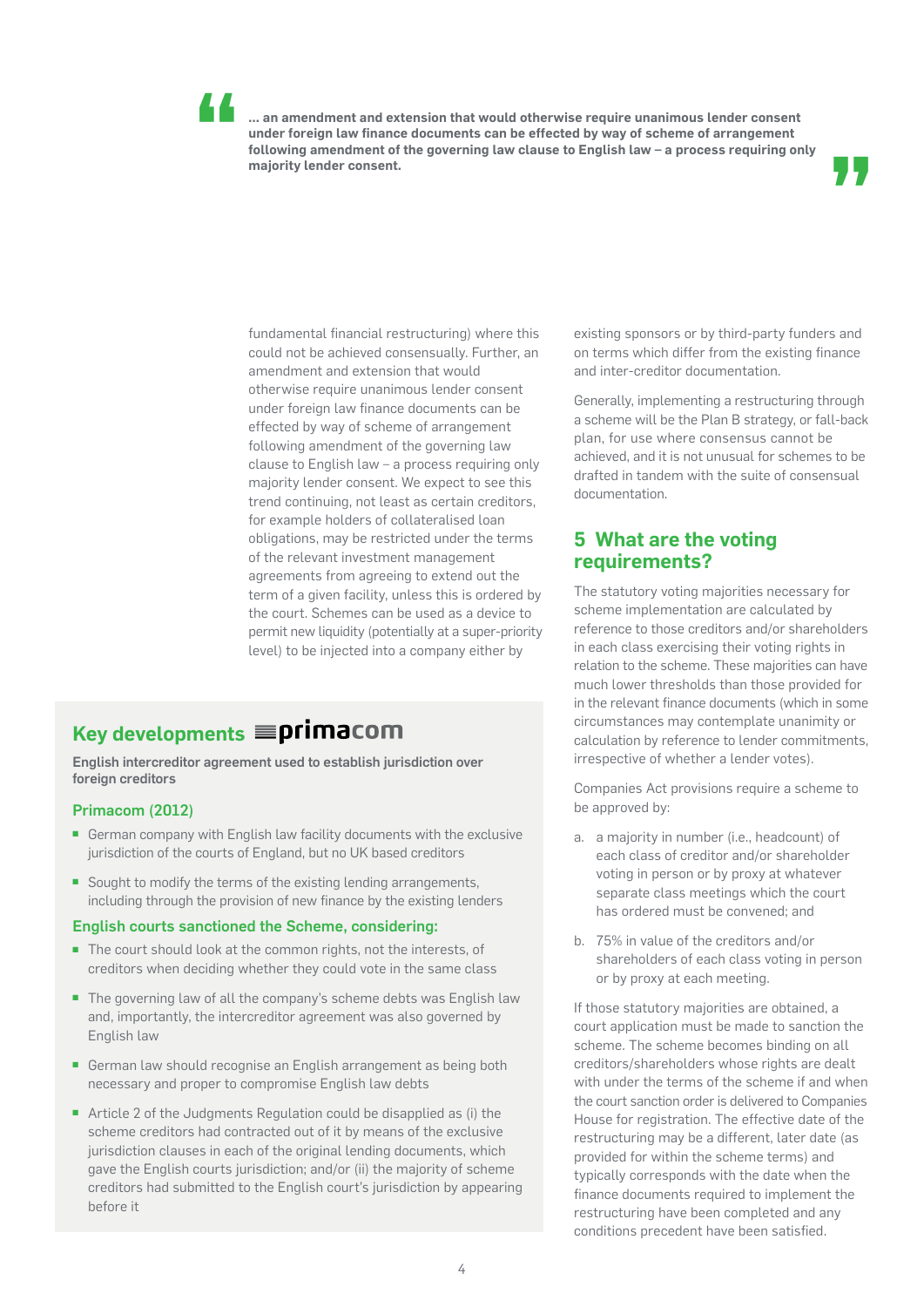# **"**

**The sanction hearing is not a rubber-stamp exercise as the court has complete discretion to decide whether or not to sanction the scheme...**

**The court does not have to decide that the scheme which it is evaluating was the only scheme or the best scheme which could reasonably have been agreed, but rather whether a creditor could reasonably have agreed the particular scheme.** The court does not have to decide that the scheme which it is evaluating was the only scheme or<br>the best scheme which could reasonably have been agreed, but rather whether a creditor<br>could reasonably have agreed the partic



The sanction hearing is not a rubber-stamp exercise as the court has complete discretion to decide whether or not to sanction the scheme. The court must be satisfied that the statutory requirements have been met, the vote is fairly representative of the creditors concerned, there is no 'blot' on the scheme, and the scheme is substantively fair. The onus is on the party proposing the scheme (i.e., generally the company) to satisfy the court. The court's approach to assessing fairness will be to consider whether the scheme is one that an 'intelligent and honest man, a member of the class concerned and acting in respect of his interest might

## **Key developments**

COMI shift to UK used to establish jurisdiction

#### Magyar Telecom (2013)

- Netherlands company with primarily Hungarian operations with New York law governed senior secured notes subject to non-exclusive jurisdiction of the New York courts.
- Scheme provided that the noteholders were required to give up their rights under the notes including any rights they had against guarantees issued by the company in respect of the notes
- Scheme was approved by a majority of more than 97% in number of creditors, representing more than 99% in value of those voting

#### English courts sanctioned the Scheme, considering:

- COMI had been moved to England prior to the scheme
- Overwhelming support from the creditors and lack of challenge at the sanction hearing
- Only alternative to the restructuring was a formal insolvency process – the insolvency would proceed under English law following the COMI shift – this added credence to the argument that the scheme was appropriate
- Evidence on Hungarian, Dutch and New York law, in particular that US Chapter 15 recognition would be granted, notwithstanding that the scheme would alter and replace rights governed by New York law. Further, even if the Chapter 15 recognition was not granted, support for the scheme was such that it would achieve its purpose

reasonably approve'. The court does not have to decide that the scheme which it is evaluating was the only scheme or the best scheme which could reasonably have been agreed, but rather whether a creditor could reasonably have agreed the particular scheme. Generally, the court will be loath to refuse to sanction a scheme which has the support of the statutory majorities unless there are technical irregularities concerning, for example, the court's jurisdiction or where there is evidence of some unfairness or the information in the scheme circular is deficient or misleading such that the voting result might be doubted. Unfairness might, for example, arise where if the court concludes that the scheme has involved a party voting in a manner which enabled it to pursue its own special interest at the expense of other members of a particular class of creditors or shareholders.

#### **6 What are classes?**

Companies Act provisions require creditors (and where applicable shareholders) to vote in separate meetings for each separate class of creditor/shareholder. The statutory majorities must be achieved for each class before the court can be asked to sanction the scheme. No hard and fast rules can be stated as to how classes should be identified, because the facts of any scheme are so variable. The core guidance which has emerged from the cases, however, is that a class must be made up of creditors (or shareholders) whose rights are 'not so dissimilar as to make it impossible for them to consult together with a view to their common interest'. Fundamentally, this involves identifying classes by looking at commonalities as to how their strict legal rights (rather than their commercial interests) are to be affected by the scheme and grouping those affected accordingly. If a creditor's (or shareholder's) rights are not varied by the scheme, then that creditor (or shareholder) will be neither required nor entitled to vote on the proposed scheme. As a rule of thumb, a good starting point for identifying appropriate creditor class composition is to look at and group them according to the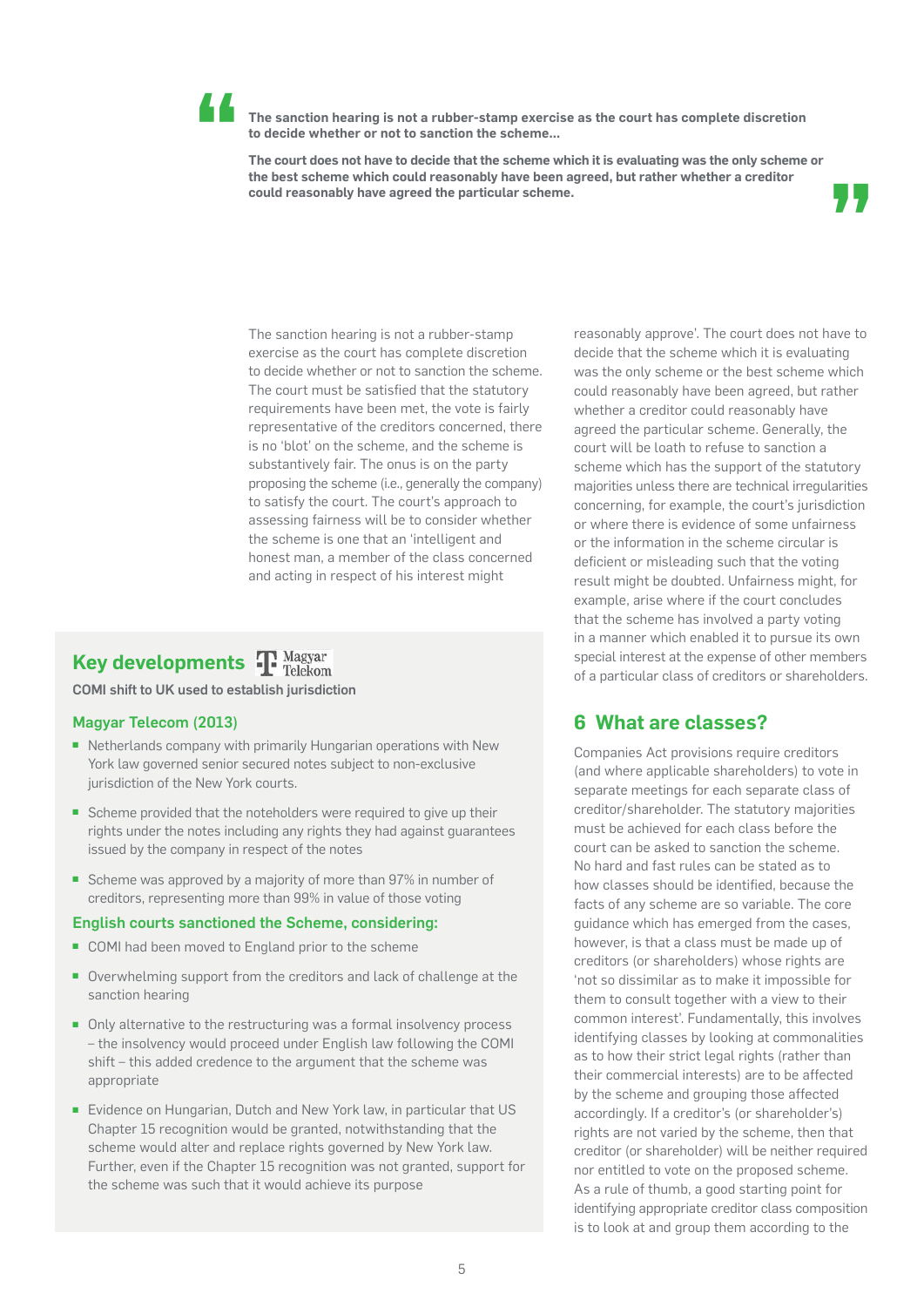**Cramdown is a term which is borrowed from US restructuring terminology and refers to the ability under US law for the US Bankruptcy Court in certain circumstances to approve a restructuring even though a class of creditors has voted against the restructuring. "**

**Unlike the position under US Chapter 11, the English courts are not permitted to sanction a scheme unless each and every class of creditor (and, if applicable, shareholder) has voted in favour of the scheme, clearing the required statutory majorities.**



priority order in which creditors rank on an enforcement, although there will be cases when creditors ranking at different levels on enforcement can appropriately be combined to form a class. This happened recently in the context of an amend and extend scheme where senior and junior creditors, subject to the same extension of the facilities, were placed into a single class.

Because the issue of class constitution is of such fundamental importance and the court has no discretion to correct wrongly constituted classes at the sanction hearing (in that the

#### **Key developments**

First scheme: governing law amended to establish jurisdiction

#### Apcoa Parking (March 2014)

- German company with German-law facility documents with the exclusive jurisdiction of the courts of Frankfurt/Main – no prior legal or factual connections to England
- Sought to extend the maturity date on its facilities, which would require unanimous consent of all of the creditors
- Instead, majority lenders (66.6%) voted to amend the governing law and jurisdiction clauses to English law for the sole purpose of establishing jurisdiction for a Scheme

#### English courts sanctioned the Scheme, considering:

- Senior and second lien lenders should constitute one class, despite different intercreditor rankings, as compromise affected both types of lender equally and German insolvency law would not recognise the differing rankings
- Expert evidence that the change of governing law and jurisdiction clauses, and the Scheme itself, would be likely to be recognised in the countries where the Apcoa subsidiaries were incorporated
- All creditors had been informed of the proposed amendment and were aware of its purpose

#### The post-Apcoa landscape

- Improving accessibility of UK Scheme as an international restructuring tool
- Potential use in bond market standard documentation usually allows a change of jurisdiction by approval of holders of just 50%+1 of the bond principal

correct creditor groups must be constituted and invited to vote), the court will carefully consider the proposed class constitution at the first court application, known as the convening hearing.

#### **7 Is there a cramdown?**

Cramdown is a term which is borrowed from US restructuring terminology and refers to the ability under US law for the US Bankruptcy Court in certain circumstances to approve a restructuring even though a class of creditors has voted against the restructuring. The class voting against the restructuring can be compelled by the court to be bound by the restructuring and is in this way 'crammed-down'. Unlike the position under US Chapter 11, the English courts are not permitted to sanction a scheme unless each and every class of creditor (and, if applicable, shareholder) has voted in favour of the scheme, clearing the required statutory majorities. There is therefore no strictly equivalent 'cramdown' power in the UK. Sometimes, however, the phrase 'cram down' is used in a much looser, non-technical way to refer to the fact that, provided the threshold votes have been established for each class, creditors (or shareholders) forming part of any minority in any class voting against a scheme will be bound by any scheme which is subsequently sanctioned by the English court.

#### **8 What is the legal process and likely timing of putting in place a scheme?**

The procedure to put in place a scheme is set out in Part 26 Companies Act 2006, supplemented by court practice directions. The legal process consists of three key stages:

- a. obtaining a court order to call the necessary class meetings following an initial court convening hearing;
- b. convening the class meetings and carrying out the vote; and
- c. assuming the statutory majorities have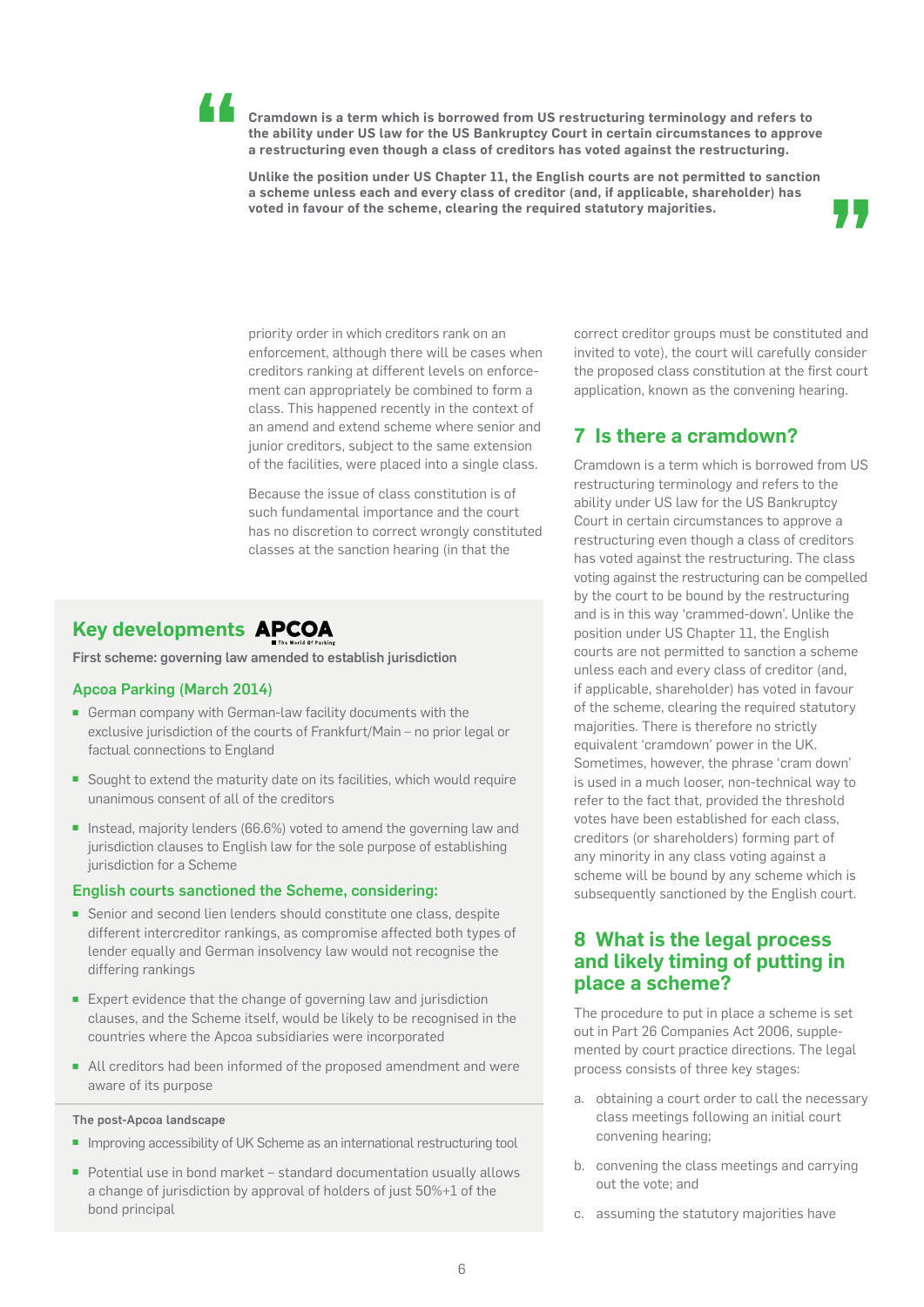**In practice the overall scheme process is usually very front-loaded with the greater part of the time incurred before the legal process is initiated. Before then the terms of the proposed scheme and any ancillary documents will need to be negotiated with the greater part<br>the time incurred before the legal process is initiated. Before then the terms of the prop<br>scheme and any ancillary documents will need t** scheme and any ancillary documents will need to be negotiated with the relevant stake-<br>holders and the scheme and ancillary finance and other documentation drafted.





been obtained, applying for the court's sanction for the scheme.

In practice the overall scheme process is usually very front-loaded with the greater part of the time incurred before the legal process is initiated. Before then the terms of the proposed scheme and any ancillary documents will need to be negotiated with the relevant stakeholders, and the scheme and ancillary finance and other documentation drafted. Depending on the terms of the scheme, further finance documentation may need to be finalised and executed after

### **Key developments**

Second scheme: limits on imposition of new obligations and foreign stays

#### Apcoa Parking (November 2014)

- German company sought to restructure its existing facilities (now governed by English law, following earlier scheme)
- Draft scheme included (a) indemnity obligations under new quarantee facility and (b) undertaking not to commence proceedings to challenge the scheme

#### English courts sanctioned the Scheme, but only following amendments, considering:

- New obligations concern raised by judge about ability of scheme to impose new obligations to indemnify new guarantees, at least directly. New obligation therefore deleted from scheme prior to sanction
- Stay provisions scheme provisions preventing senior lenders taking action overseas deleted prior to sanction. Dissenting creditors therefore free to commence challenges in Germany
- Creditors voted as a single class, despite dissenting creditors not being party to turnover and lock-up arrangements
- Court confirmed jurisdiction over overseas companies and previous change of governing law established `sufficient connection'
- Court of Appeal granted leave to appeal, but parties settled the case

#### The post-Apcoa II landscape

- Careful assessment required as to whether scheme imposes new obligations on creditors
- Any provisions purporting to restrict challenges to the scheme in other jurisdictions will be closely scrutinised

sanction of the scheme and before the scheme becomes effective. Directors have a duty to provide full and frank disclosure.

#### **9 What is the practice statement letter, and what other key documents are required?**

Court rules require that in most cases a company wishing to implement a scheme must notify prospective scheme creditors ahead of the convening hearing that a scheme is being promoted and of its purpose. The letter must also state whether the company considers that more than one meeting is required of creditors and/or shareholders and if so how it considers that the different classes of creditors and shareholder meetings should be made up. The intention is that the letter will lead to class issues being flushed out at an early stage so that they can be considered and dealt with by the court at the convening hearing rather than at the later sanction stage. The correct formulation of classes is essential to ensure that the scheme can be capable of being sanctioned, but deciding on it can potentially be a contentious issue between the parties. Sending the letter is designed to save costs by ensuring that the class meetings are properly constituted before the meetings are called.

The Companies Act and court rules specify details of other documentation which is required to be filed at court, advertised or filed at Companies House, and/or sent to creditors.

#### **10 What is a lock-up agreement?**

Lock-up agreements are not required under the scheme legislation, but will almost invariably feature in the context of an LBO scheme. Under a lock-up agreement the company's creditors commit themselves in advance (subject to whatever limitations, including rights to terminate the agreement, are detailed in any specific lock-up agreement) to vote at the relevant class meeting in favour of the contemplated scheme. In some cases (including where the scheme puts into effect a debt for equity swap) shareholders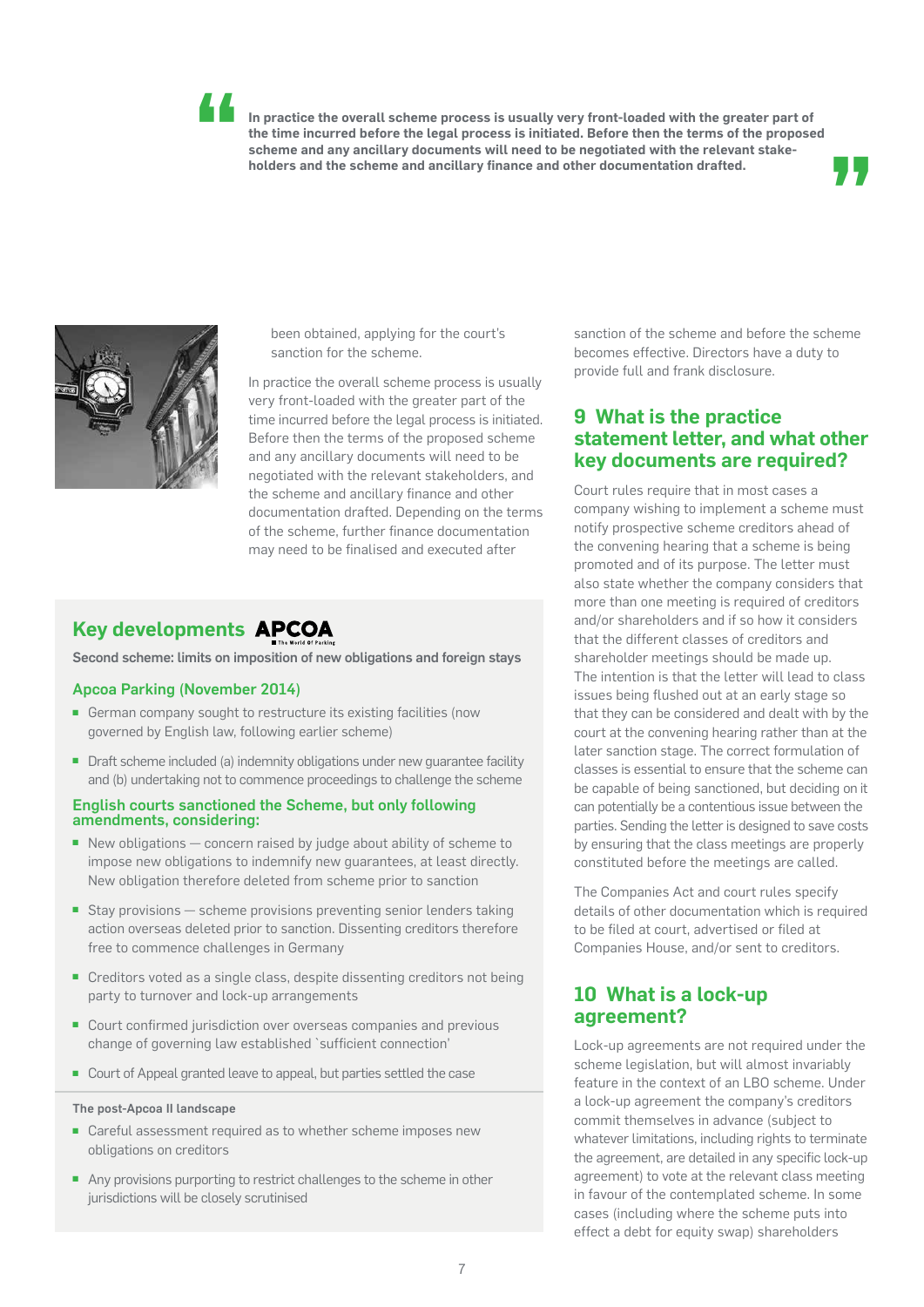# **"**

**In practice, where consent payments are offered openly to all creditors affected by the proposed scheme, it is unlikely that the courts will consider that the class compositions require adjustment. If the consent fee amounts are de minimis, when compared to the principal amounts of the sums undergoing restructuring, the risk of the scheme failing for**  principal amounts of the sums undergoing restructuring, the risk of the scheme failing for lack of fairness at the sanction stage is not great.





are also encouraged to sign up to a lock-up agreement. Lock-up agreements serve the very useful commercial purpose of giving a marker as to whether any particular scheme is likely to be supported, before further time and expense is incurred in finalising negotiations and documentation concerning the restructuring. Typically lock-up agreements will also include a clause prohibiting the relevant creditor from trading its debt before the scheme process has concluded, unless the purchaser of the debt agrees in turn also to be bound by the terms of the agreed lock-up agreement. Lock-up

#### **The key documents**

Claim form

Witness statement in support and exhibiting scheme circular

Order convening meetings of creditors and/or members

Advertisements of meetings

Scheme document containing:

- **ELetter from company chairman/director**
- **Expected timetable of events**
- **FAQ or summary of key implications of the scheme**
- **Explanatory statement (Although not part of the scheme itself,** this document is also required to be produced, and it comprises effectively an executive summary of the scheme. The explanatory statement must accurately and fairly explain the effect of the scheme and must include details of any material interests of the directors and how the scheme impacts on those interests. The court is unable to sanction a scheme if the explanatory statement is found to be misleading.)
- <sup>n</sup> Scheme of Arrangement (this contains the legal operative text)
- **Notice of meetings**

Ancillary documents, including: form(s) of proxy of class meetings, witness statements confirming service of the meetings, chairman's report of meetings, witness statement confirming votes cast at meeting, advertisement of court hearing to sanction the scheme, and order sanctioning the scheme.

Additional requirements apply in the case of listed companies.

agreements will also commonly include terms whereby the creditor, subject to the company and/or its management satisfying agreed milestones as to performance/provision of information, agrees to waive its rights to take enforcement action under the finance documentation. This will provide comfort for directors in the context of their on-going duties to the company and its various stakeholders.

A consent fee is often offered to creditors agreeing to sign up to a lock-up agreement. This has led to the court having to consider the question of whether creditors who have signed up to a lock-up agreement should be treated as a separate class from creditors who would ordinarily be in the same class but who have not signed up to the lock-up agreement, and wider issues as to the validity of such provisions. Such payments are legal and valid if (i) the payments are openly disclosed to all creditors before the relevant vote takes place; (ii) the payments are payable on an equal basis to all creditors voting in favour of the proposed amendments and (iii) all creditors are free to vote. The general approach of the courts has been to analyse the existence of consent fees within the existing and established framework of analysis which focuses upon the rights of the relevant stakeholders at the class constitution stage, leaving it for the court to consider any differing interests of the class members as part of its discretion to sanction the scheme when it considers more fluid aspects of fairness. In practice, where consent payments are offered openly to all creditors affected by the proposed scheme, it is unlikely that the courts will consider that the class compositions require adjustment. If the consent fee amounts are *de minimis*, when compared to the principal amounts of the sums undergoing restructuring, the risk of the scheme failing for lack of fairness at the sanction stage is not great.

#### **11 Can schemes be used for overseas companies?**

Schemes can be used to restructure overseas companies as well as English companies, and because of their very flexible scope and other key characteristics, there has recently been a surge in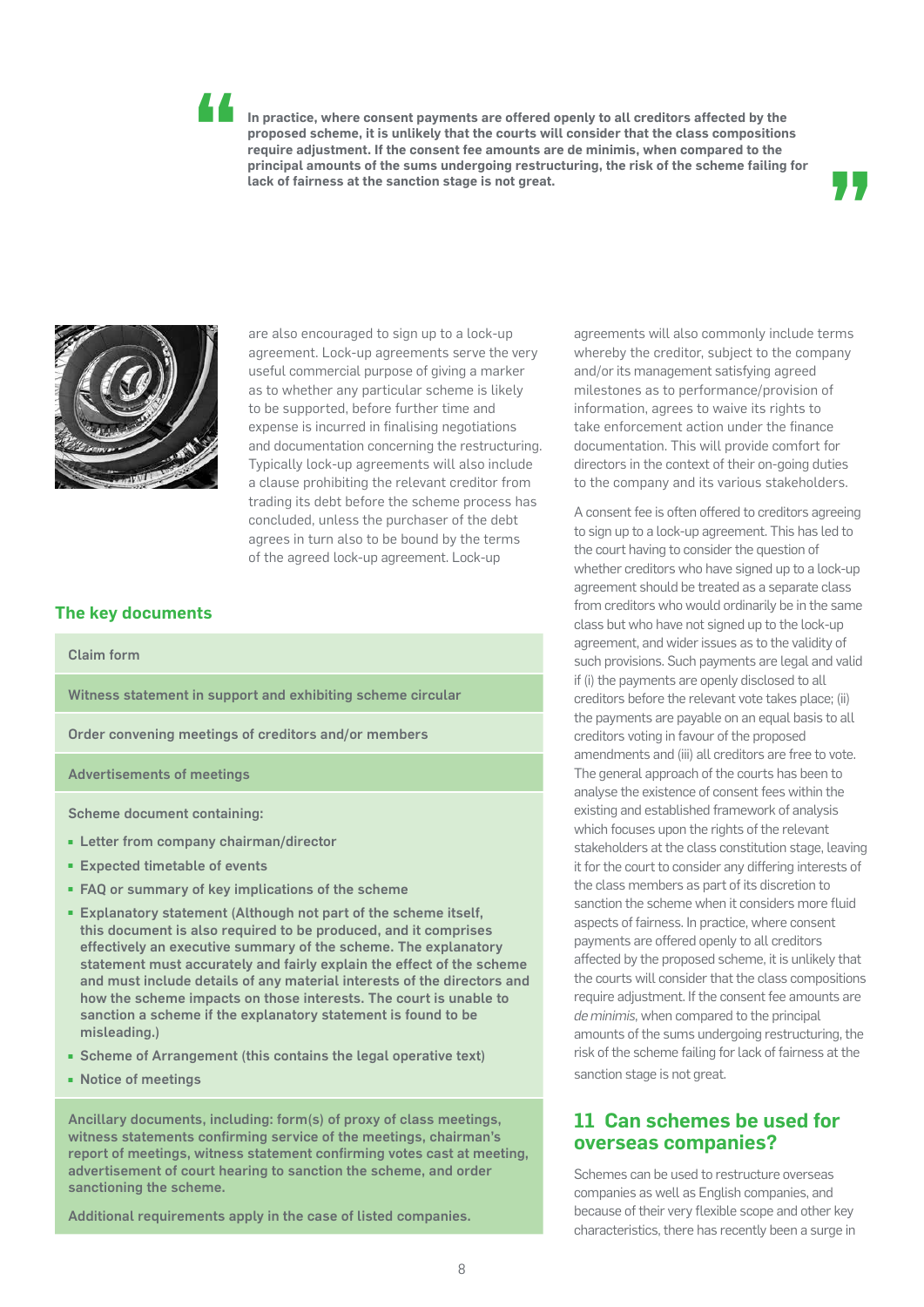**... it is not necessary to show that the company to be schemed has either its 'centre of main interests' (COMI) or an 'establishment' in England for the English courts to have scheme " jurisdiction...**



the use of schemes by European LBO companies in distress. As they are not a form of insolvency proceeding, schemes do not fall within the scope of the EC Insolvency Regulation (EIR). One consequence (which the English courts have confirmed) is that it is not necessary to show that the company to be schemed has either its 'centre of main interests' (COMI) or an 'establishment' in England for the English courts to have scheme jurisdiction and the EIR rules do not apply to limit the scope of the English court's jurisdiction to sanction a scheme. This means it is not necessary (unless and except to the extent that part of the restructuring is proposed to be effected through a pre-packed administration) to analyse and potentially look to change the location of the COMI of the scheme company. This may save time and costs.

English courts have jurisdiction to sanction a scheme of a foreign company where, on an examination of all of the relevant facts, the court is satisfied that there is a 'sufficient connection' between England and the company proposed to be schemed. This sufficient connection has been established (and confirmed in a series of lower court decisions) on the basis that the creditors whose rights were to be affected were creditors under one or a series of connected English-law governed finance agreements. This is the case even if the relevant finance documents were originally governed by foreign law but are later amended by decision of the majority lenders such that they are governed by English law solely for the purpose of establishing jurisdiction for the scheme. Various additional connecting factors are present in some of the cases, including the fact that some of the creditors may be domiciled in England and sometimes assets have also been present in the jurisdiction. The principle that the English court has jurisdiction to approve a scheme where the parties have signed up to English law finance documents is fully consistent with related principles which (leaving aside the application of any special statutory provisions) permit the English court only to recognise a foreign variation or discharge of a contractual agreement where the variation/discharge complies with the applicable 'proper law' of the contract. Where the parties have expressly chosen an applicable law this will be the

proper law of the contract.

However, if the company proposing the scheme is not incorporated in England, and the debt in question is governed by the law of a foreign jurisdiction (for example, New York law governed high yield bonds), a sufficient connection can be established by moving the COMI of the company to England. This means that if the company were to be subject to an insolvency process, it would take place under English law.

#### **12 What about overseas recognition or application?**

The question of whether the English court has jurisdiction to approve a scheme may be raised at either the convening or the sanction hearing. Generally it is at the sanction hearing in relation to a foreign company that the court will determine any issues relating to the question of whether the English scheme will be recognised in the country in which the company is incorporated or in any third-party country in which the company has assets. This is because the English court will not exercise its discretion to sanction a scheme if there is evidence before it that it is unlikely that the scheme will be enforced overseas or that a local law procedure capable of delivering the same outcome is available. If there were significant doubts as to recognition abroad, then the English courts would consider the exercise of their jurisdiction on the one hand to be futile and on the other potentially exorbitant.

The practice has been for expert evidence from foreign law experts to be put before the English court (ideally from independent advisers). The English court will wish to be satisfied that there is at least a 'reasonable prospect' that the relevant foreign court(s) will recognise and give effect to the scheme (and where applicable any amendment to, for example, the governing law of the finance documents). In relation to European recognition, recent cases have indicated that schemes will be entitled to recognition under the Judgments Regulation. In relation to recognition in the US, recent schemes have additionally provided that their terms will not become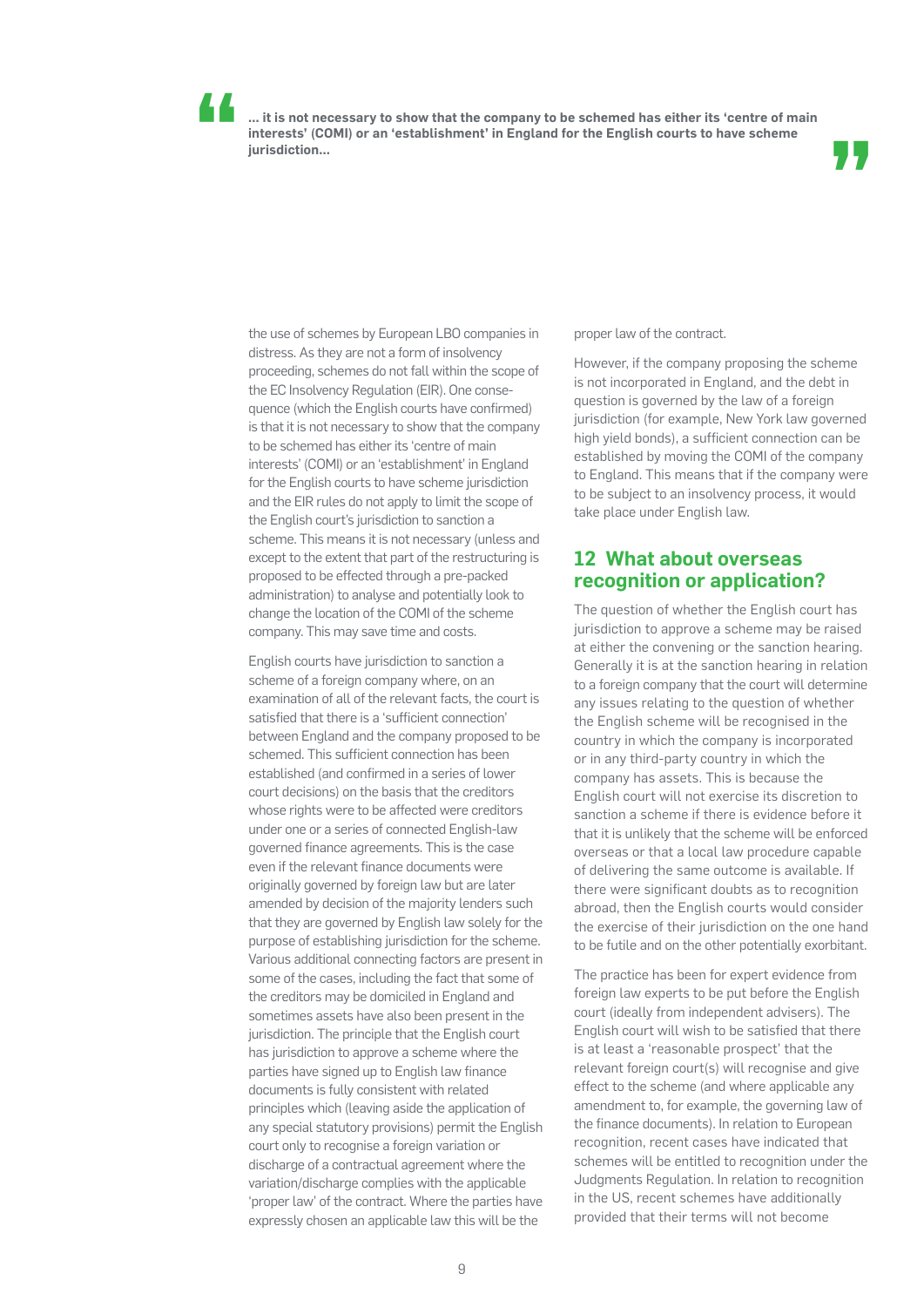**... the English court will not exercise its discretion to sanction a scheme if there is evidence before it that it is unlikely that the scheme will be enforced overseas or that a local law procedure capable of delivering the same outcome is available.**

**Recently, the English court has sanctioned schemes of companies incorporated in Germany (Rodenstock, PrimaCom, Apcoa), Spain (La Seda, Cortefiel), Italy (Seat Pagine), the Netherlands (Vivacom), Bulgaria (Vivacom), Hungary (Magyar Telekom) and France (Zodiac). There are many examples of schemes of companies incorporated outside the European Union including the US (TI Automotive), Kuwait (Global Investment House) and Jersey and the Cayman Islands (Drax).**

effective unless and until the scheme is recognised as a foreign main proceeding pursuant to Chapter 15 of the US Bankruptcy Code. That provision is usually drafted, however, such that it can be waived with the consent of the notes trustee.

**"**

#### **13 What are the key issues or risks?**

Although the English court has discretion whether or not to sanction a scheme, where a scheme has obtained the necessary statutory majorities, the court is satisfied that the scheme results are fairly representative of the classes, and there is not a procedural 'blot' on the scheme, the English court will be very slow to interfere with the commercial decision of the creditors and will ordinarily sanction the scheme. The widespread use of lock-up agreements also appreciably reduces the risks of a scheme failure. Indeed in practice it is not uncommon to see the need for a scheme fall away and for unanimity to be achieved amongst the various classes prior to sanction, enabling the scheme process to be vacated.

Along the road towards implementation of a scheme there are a number of potential problem areas and risks. The key areas here include the following:

Issues and risk areas in connection with the scheme process:

- Class constitution As discussed above, issues here should be resolved at the convening hearing
- Numerosity Potentially issues can arise where the scheme is to be implemented to vary bondholder rights where the bond is held by a single trustee. It is usually possible to devise structural solutions to deal with such an issue.
- Foreign companies The most significant generic risk factor here is whether an English scheme will be recognised in a relevant foreign jurisdiction, as the court will not sanction such a scheme unless it is satisfied that it is likely to be recognised there. Recently, the English court has sanctioned schemes of companies incorporated

in Germany (Rodenstock, PrimaCom, Apcoa), Spain (La Seda, Cortefiel), Italy (Seat Pagine), the Netherlands (Vivacom), Bulgaria (Vivacom), Hungary (Magyar Telekom) and France (Zodiac). There are many examples of schemes of companies incorporated outside the European Union including the US (TI Automotive), Kuwait (Global Investment House), Singapore (Stemcor) and Jersey and the Cayman Islands (Drax).

**"**

- Valuation issues This is commonly a contentious area with different views (and interests) among the stakeholders as to where value (at any particular point in time) breaks and related issues as to whether a category of creditor has an economic interest in the proposed scheme and should be entitled to vote, for example, in a transfer scheme. The stakeholders driving the scheme implementation will need to ensure that they have robust independent valuations to support value.
- Release of security and guarantees Problems can arise where the intercreditor agreement does not readily facilitate the transfer of assets free from security or the release of third-party guarantees. Generally, creditors can agree to releases in schemes which are necessary in order to give effect to the scheme. Difficult issues remain around this, especially the effectiveness of such releases in other jurisdictions.
- Fairness Because the court has discretion whether or not to sanction a scheme, it necessarily follows that in all scheme cases there will be a residual element of execution risk.

#### Commercial issues and risk areas:

Other issues which will need to be considered on a case-by-case basis include the taxation consequences of the proposed restructuring and whether there are ways in which the deal can be restructured to produce a more tax efficient but equally workable outcome.

#### **14 What are the alternatives?**

Implementing a restructuring through a scheme will often be a fall-back strategy or Plan B for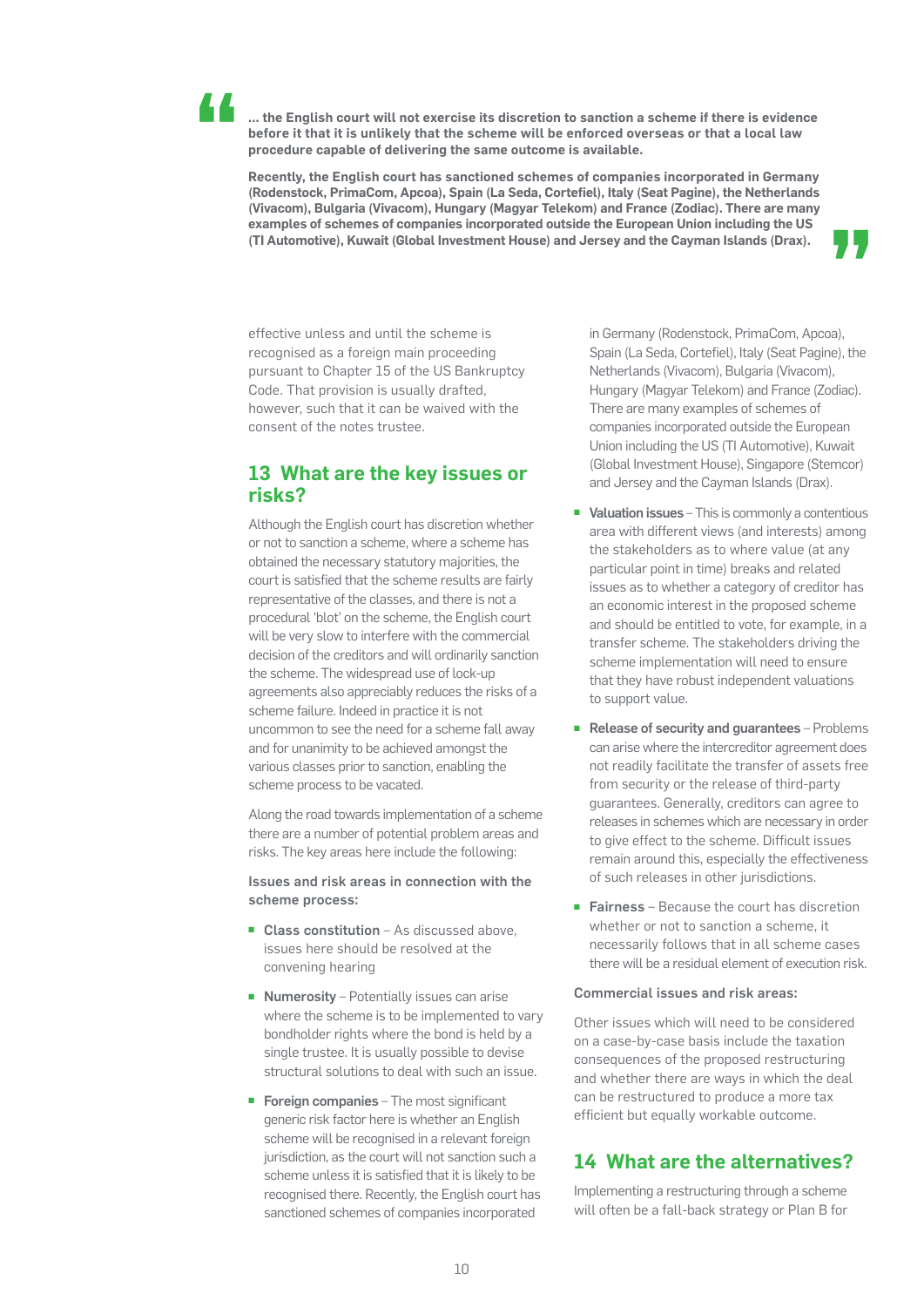**Other issues which will need to be considered on a case-by-case basis include the taxation consequences of the proposed restructuring and whether there are ways in which the deal " can be restructured to produce a more tax efficient but equally workable outcome. "**



use if it is not possible to negotiate a consensual agreement. As noted above, it is not uncommon for a scheme and a consensual restructuring to be negotiated in tandem and creditors may ultimately choose to fall into line without there being a need to implement a scheme.

A company voluntary arrangement (CVA) is an alternative formal procedure available under the Insolvency Act 1986 which can also be a mechanism for a contractual restructuring. A CVA is not an option, however, if the rights of secured creditors need to be varied without their consent. A CVA is also generally less well-suited as a tool through which to implement a financial restructuring except in the case of non-complex financial structures. CVAs have recently been used with varying degrees of success as tools through which to deliver operational restructurings, particularly in the leisure and retail sectors and where there is a need to rationalise a burdensome rental portfolio. In some recent cases restructurings have been delivered through a combination of schemes and CVAs (to deal with the financial and operational restructurings respectively).

Other key points of differentiation between CVAs and schemes are that CVAs are in all cases contingent in that they are capable of being challenged for a period of 28 days after details of the approved CVA are filed at court. A challenge can be made either on the basis that there has been some material irregularity at or in relation to the convened creditor or shareholder meetings, or that the CVA has an effect which unfairly

prejudices the interests of a creditor or member of the company. Although a CVA is binding on all unsecured creditors, the notice period for creditors who have not received notice of the CVA runs from the point that they became aware of it so that cumulatively to an extent a 'Sword of Damocles' may hover over a CVA. In contrast, once a scheme is sanctioned (except in the rare case of a court appeal) the sanction provides finality. In a CVA the creditors' and members' votes are not split into separate classes, but in cases where a proposed CVA involves more complex and layered financial structures, it is now market practice effectively to incorporate class voting requirements into the CVA proposal so as to reduce the risk of an unfairness challenge.

Final key points of distinction between CVAs and schemes are that: (1) CVAs are insolvency proceedings within the EIR, which means that CVAs are only available to English companies or those with their COMIs in the EC (or in the EEA), a limitation which does not affect schemes; and (2) directors of companies may be more reticent about suggesting or advancing CVA proceedings given that they are insolvency proceedings.

The courts may need to have regard to the alternatives to the proposed scheme when considering the proper constitution of classes and at the sanction hearing. Depending on the financial circumstances of the company the appropriate comparator may be liquidation (as was the case for example in MyTravel and in PrimaCom).



#### **Indicative scheme timeline**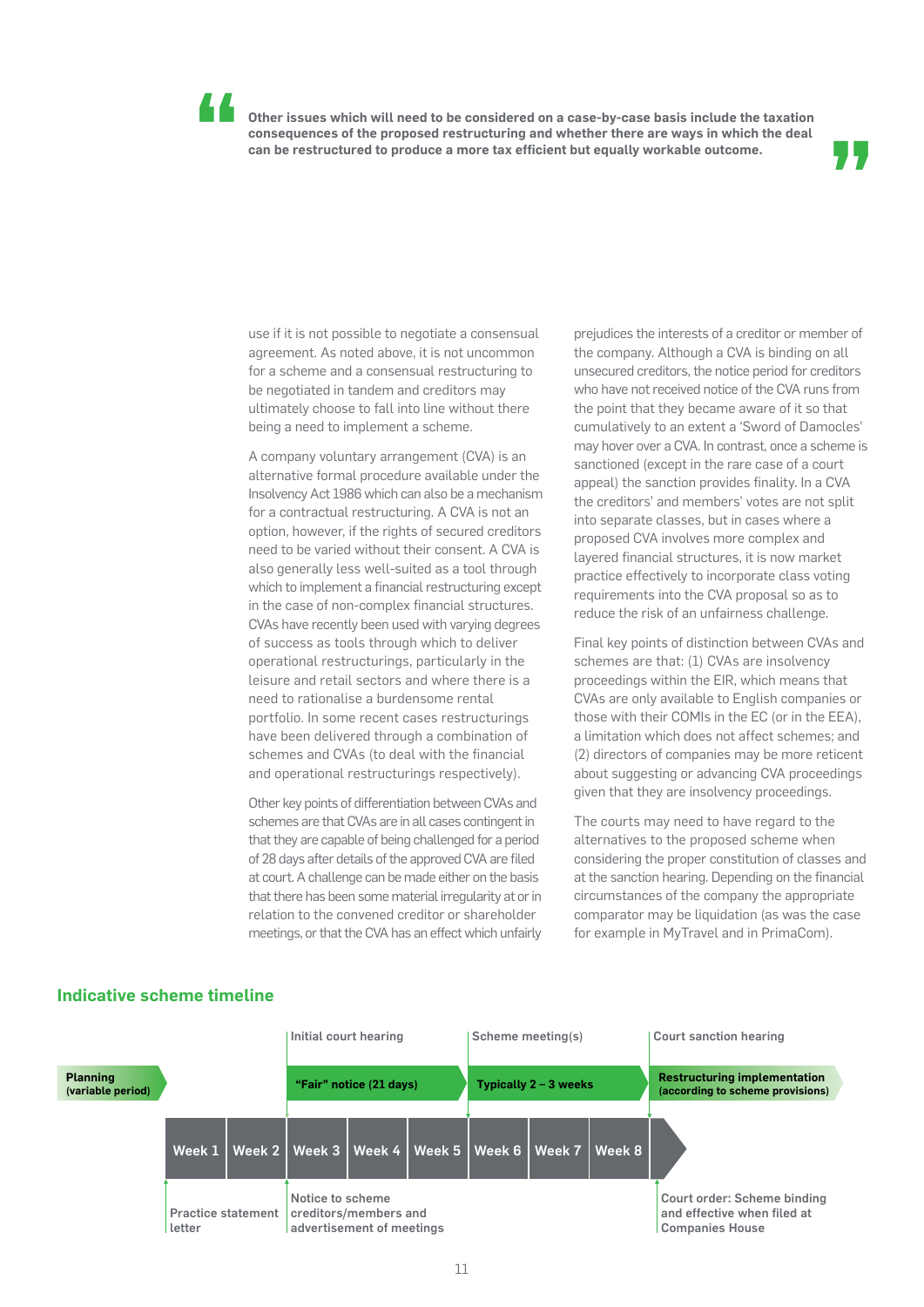#### **Summary: establishing a "sufficient connection"**

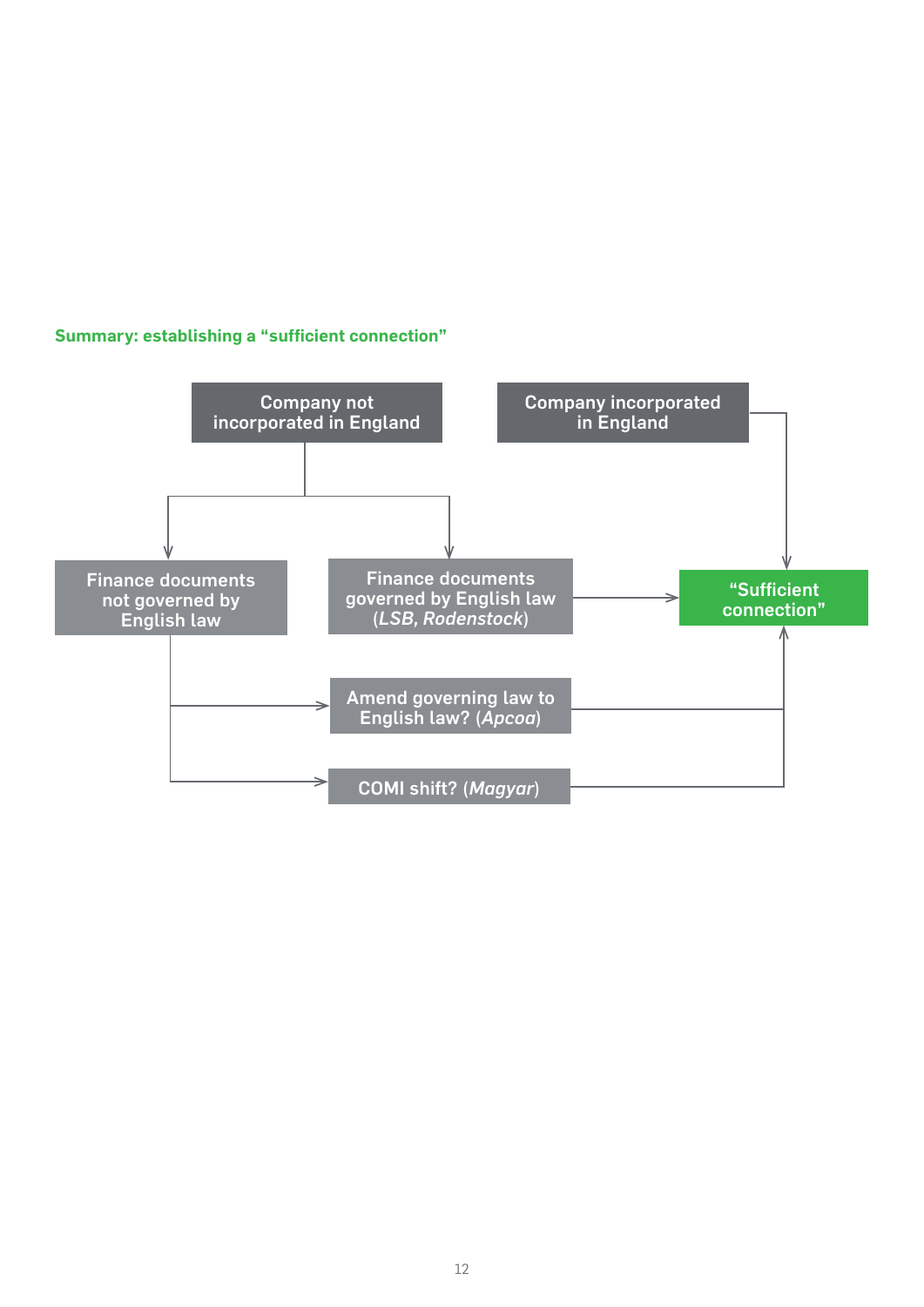This publication is provided for general information purposes only and is not intended to cover every aspect of restructuring and insolvency. The information in this publication does not constitute the legal or other professional advice of Weil, Gotshal & Manges LLP or of its offices practicing under the Weil, Gotshal & Manges name, together referred to as 'Weil'. The views expressed in this publication reflect those of the authors and are not necessarily the views of Weil or of its clients.

If you require specific legal advice then please speak to your usual Weil contact or one of the partners whose details are included as contacts in this publication.

Copyright © 2015 Weil. All rights reserved. Quotation with attribution is permitted.

We may currently hold your contact details on our mailing list, which we use to send information about events, publications and services provided by the firm that may be of interest to you. We will only use these details for marketing and other internal administration purposes. If you would like to add a colleague to our mailing list or if you need to change or remove your name from our mailing list, please log on to www.weil.com/weil/subscribe.html, or send an email to subscriptions@weil.com.